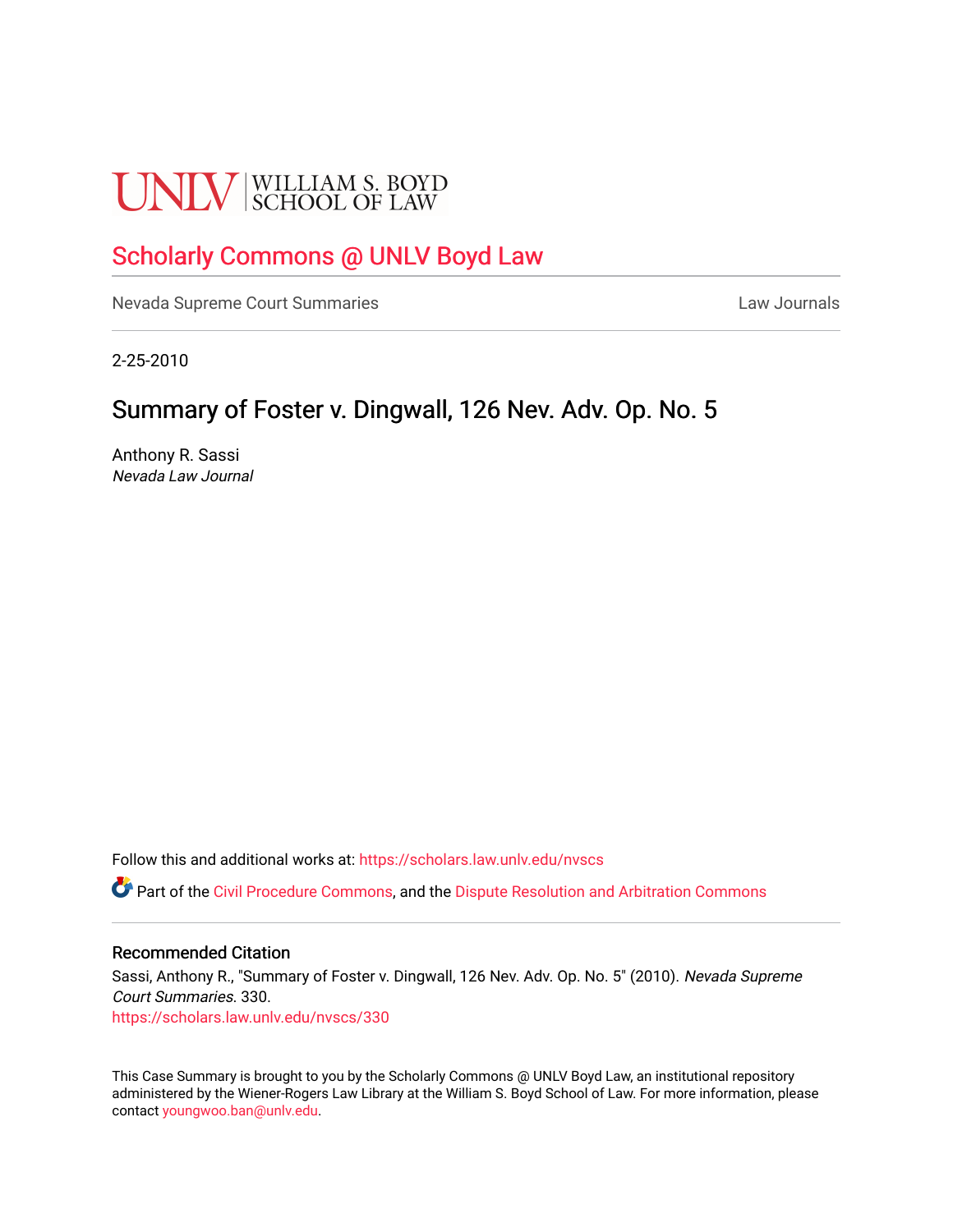## *Foster v. Dingwall***, 126 Nev. Adv. Op. No. 5 (Feb. 25, 2010) [1](#page-1-0)**

## **CIVIL PROCEDURE –RELIEF FROM UNDERLYING JUDGMENT BASED ON NEWLY DISCOVERED EVIDENCE**

#### **Summary**

The Court clarifies and explains the procedure announced in *Huneycutt v. Huneycutt*<sup>[2](#page-1-1)</sup> for seeking a remand to the district court to alter, vacate, or otherwise modify or change a district court order or judgment after an appeal to the Supreme Court has been perfected. Additionally, the Court explains that the perfection of the appeal does not toll the six-month period for seeking NRCP 60(b)(2) relief.

#### **Disposition/Outcome**

The perfection of an appeal does not toll NRCP  $60(b)(2)$ 's six-month period for seeking relief. Accordingly, the appellants' request for NRCP 60(b)(2) relief was denied as untimely.

#### **Factual and Procedural History**

Appellants Ronald Foster, Patrick Cochrane, and Frederick Dornan challenge a final judgment filed on August 29, 2007. Appellants filed their notice of appeal on September 7, 2007. On July 29, 2009, Appellants filed a motion in the district court, seeking relief from that judgment under NRCP 60(b)(2) based on newly discovered evidence. Specifically, they sought to have the district court certify its intent to grant their motion. After the district court certified its intent to grant the motion, appellants filed a motion in the Supreme Court seeking to have the matter remanded for the entry of an order granting their motion for NRCP 60(b)(2) relief in accordance with the procedure established in *Huneycutt*.

#### **Discussion**

#### *Procedure for seeking a remand to district court*

In *Huneycutt*, the court adopted a procedure where a party, believing a basis exists to alter, vacate, or otherwise modify an order or judgment challenged on appeal after an appeal from that order or judgment has been perfected, must first file a motion for relief from the order or judgment in district court prior to filing a motion for remand in the Supreme Court.<sup>[3](#page-1-2)</sup> Despite the general rule that the perfection of an appeal divests the district court of jurisdiction, the district court retains a limited jurisdiction to review motions made in accordance with this

l

<sup>&</sup>lt;sup>1</sup> By Anthony R. Sassi

<span id="page-1-1"></span><span id="page-1-0"></span><sup>&</sup>lt;sup>2</sup> Huneycutt v. Huneycutt, 94 Nev. 79, 575 P.2d 585 (1978).<br><sup>3</sup> *Id.* at 79-81, 575 P.2d at 585-86.

<span id="page-1-2"></span>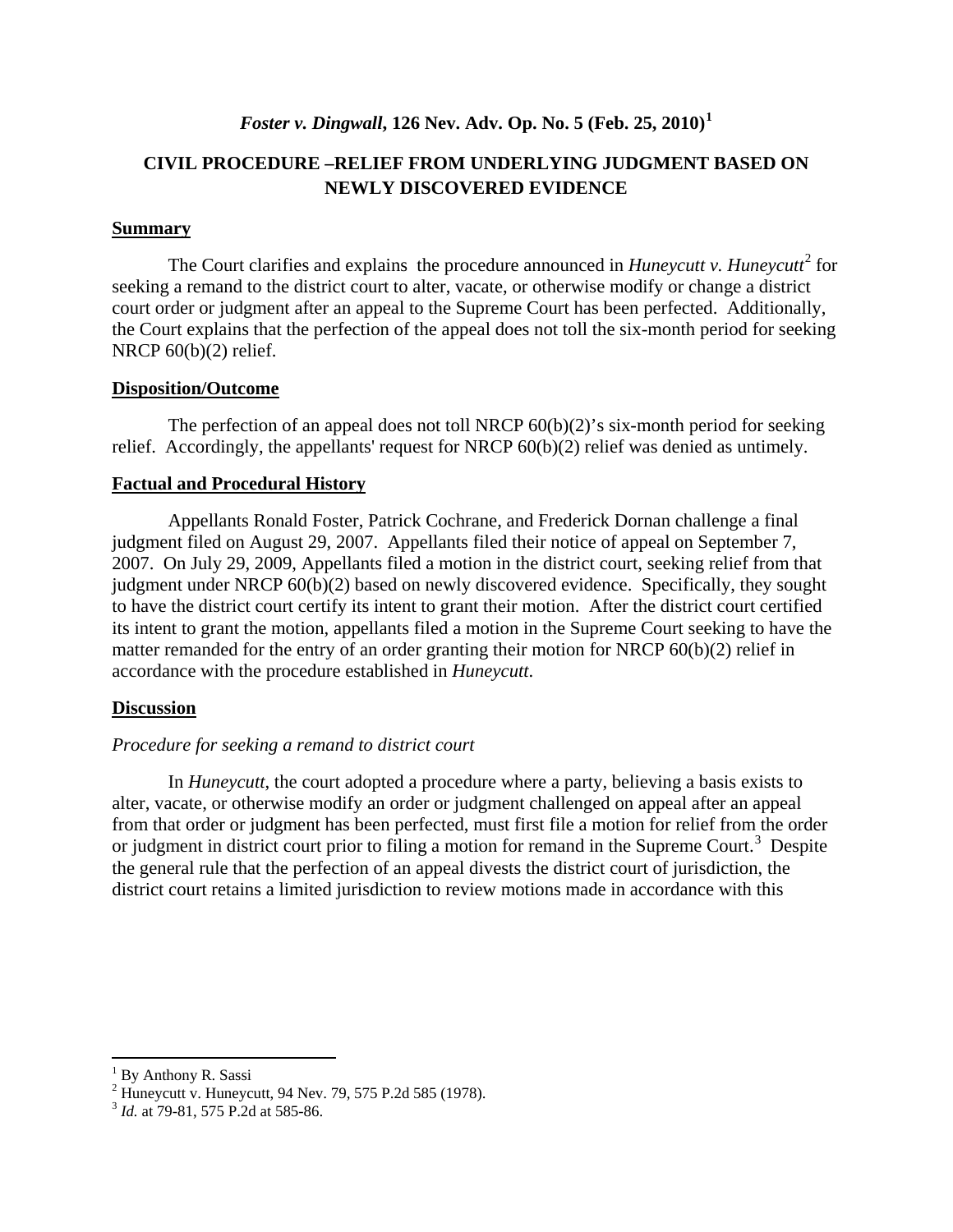procedure,<sup>[4](#page-2-0)</sup> but it lacks jurisdiction to enter an order granting such a motion.<sup>[5](#page-2-1)</sup> However, the district court does have jurisdiction to deny such requests.<sup>[6](#page-2-2)</sup>

If the district court is inclined to grant the relief requested, then it may certify its intent to do so.[7](#page-2-3) At this point, the moving party then files a motion in the Supreme Court, attaching the district court's certification, seeking remand for entry of an order granting the requested relief.<sup>[8](#page-2-4)</sup> If the district court is not inclined to grant relief, it may enter an order denying the motion.<sup>[9](#page-2-5)</sup>

#### *Foster, Cochrane, and Dornan's motion for remand*

In the present motion the district court certified its intent to grant appellants NRCP 60(b)(2) motion. Appellants now move the Nevada Supreme Court to remand the matter for entry of an order granting the relief requested. They assert, among other things, that their motion was timely.

A motion for relief from a final order or judgment based on newly discovered evidence must "be made within a reasonable time, and … not more than 6 months after the proceeding was taken or the date that written notice of entry of the final judgment was served."<sup>[10](#page-2-6)</sup> Here the notice of entry of final judgment was entered on August 29, 2007, but appellants' NRCP 60(b)(2) motion was not filed until July, 29, 2009. This issue then is whether the perfection of the appeal tolls the running of NRCP 60(b)'s six-month limit.

Federal court opinion on Fed. R. Civ. P. 60(b), which was substantially similar to NRCP 60(b) prior to the 2007 revisions,<sup>[11](#page-2-7)</sup> overwhelmingly concludes that the period for seeking relief under Fed. R. Civ. P.  $60(b)$  is not tolled by the filing of a notice of appeal.<sup>[12](#page-2-8)</sup> This court finds the federal approach to be sound practice and adopts the same approach with regard to requests for relief under NRCP 60(b). Accordingly the six-month time period for seeking relief under NRCP 60(b) is not tolled by the perfection of an appeal.

Because appellants' pending appeal did not toll the six-month period for seeking relief, appellants' motion for NRCP 60(b)(2) relief was untimely filed. Therefore the motion is denied.

l

<span id="page-2-0"></span><sup>4</sup> *See Mack-Manley v. Manley*, 122 Nev. 849, 855-56, 138 P.3d 525, 529-30 (2006); *Huneycutt, 94 Nev. 79* at 80-81,

<span id="page-2-1"></span><sup>575</sup> P.2d at 585-86. <sup>5</sup> *See id.*, 94 Nev. 79, 575 P.2d 585; *King v. First Am. Investigations*, 287 F.3d 91, 94 (2d Cir. 2002); *Fed. Land* 

<span id="page-2-4"></span><span id="page-2-3"></span>

<span id="page-2-2"></span><sup>&</sup>lt;sup>6</sup> King, 287 F.3d at 94; *Fed. Land Bank*, 889 F.2d at 766.<br><sup>7</sup> Mack-Manly, 122 Nev. at 855, 138 P.3d at 530; *Huneycutt*, 94 Nev. at 81, 575 P.2d at 586.<br><sup>8</sup> See Mack-Manley, 122 Nev. at 856, 138 P.3d at 530 (noting the remand to the district court); *see also Post v. Bradshaw*, 422 F.3d 419, 422 (6th Cir. 2005) (noting that appellate courts do not rubber-stamp or grant such motions as a matter of course.).<br>
<sup>9</sup> King, 287 F.3d at 94; *Fed. Land Bank*, 889 F.2d at 766.<br>
<sup>10</sup> Nev. R. Crv. P. 60(b).<br>
<sup>11</sup> Nelson v. Heer, 121 Nev. 832, 834, 122 P.3d 1252, 1

<span id="page-2-5"></span>

<span id="page-2-6"></span>

<span id="page-2-7"></span>

<span id="page-2-8"></span>*Ill. Dept. of Agric.*, 189 F.3d 556, 559 (7th Cir. 1999); *Fed. Land Bank*, 889 F.2d at 766-77; *Nevitt v. United States*, 886 F.2d 1187, 1188 (9th Cir. 1989); *Hancock Indus. v. Schaeffer*, 811 F.2d 225, 239 (3d Cir. 1987); *Carr v. Dist. of Columbia*, 543 F.2d 917, 925-26 (D.C. Cir. 1976); *Transit Cas. v. Sec. Trust*, 441 F.2d 788, 791 (5th Cir. 1971); *see also* 12 JAMES WM. MOORE, ET AL. MOORE'S FEDERAL PRACTICE ¶60.65[2][d] (3d ed. 2009) (stating that "virtually all courts agree that a pending appeal does not toll" the Rule 60(b) time limit).